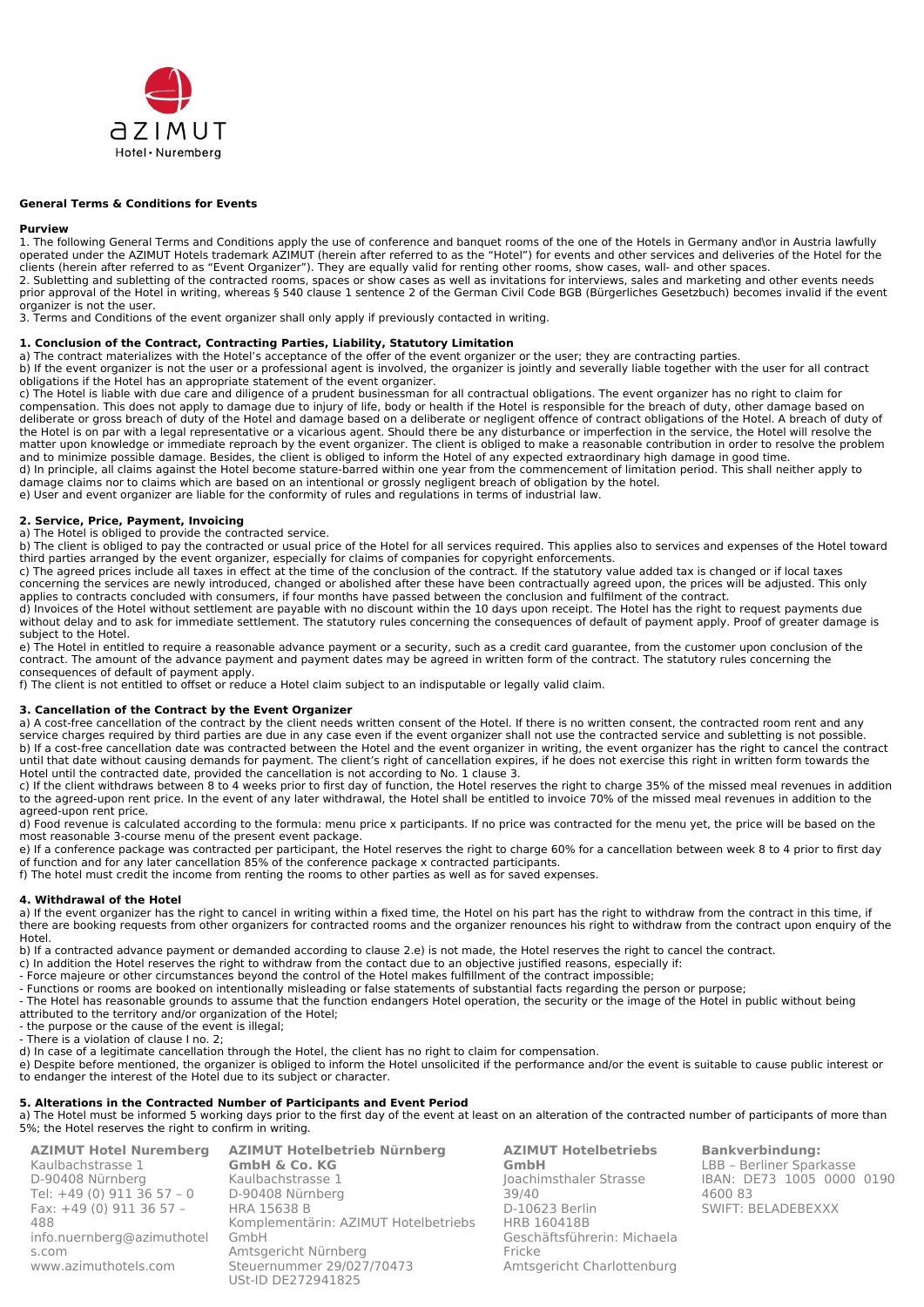

b) A reduction of contracted number of participants through the event organizer of maximum 5% will be accepted by the Hotel upon invoicing. If the number of participants varies above that percentage the contracted number of participants minus 5% will be based for invoicing. The event organizer reserves the right to reduce the contracted price by the saved expenditures due to a reduced number of participants.

c) In case of any greater difference the actual number of participants is used.

d) If the number of participants differs by more than 10% the Hotel reserves the right to newly calculate the contracted price as well as to switch the contracted rooms, unless this is not reasonable for the event organizer.

e) If the contracted beginning and ending of the event are postponed and provided the Hotel agrees to this postponement, the Hotel reserves the right to charge the additional service adequately, unless the Hotel is to blame for that.

### **6. Brought Food and Beverages; Additional Requirements**

a) In principle, the event organizer is not allowed to bring food and beverages to the event. Any exemption requires a written consent of the Hotel. In these cases a lump sum is contracted in order to cover the overheads.

b) In principle, advertisements and publications inviting for interviews or marketing events or giving information regarding the contracted event as well as other marketing actions requires previous approval of the Hotel. If any publication is done prior to approval, the Hotel reserves the right to cancel the event and claim for injunction.

c) If an evening event continues beyond 00:00 a.m., the Hotel reserves the right to demand a surcharge for the staff members.

d) Contracted room rentals apply only for the provision of rooms as well as available furnishing required by the event organizer. Technical equipment as well as their energy requirements are not included.

e) Any service during the event will be charged to the event organizer.

f) Date options are binding to both contraction parties. After due date, the Hotel reserves the right to rent the banquet rooms to somebody else.

g) Packaging material ordered by the client has to be disposed by the client.

h) If the event organizer entrusts the Hotel with the disposal of the packaging, the Hotel reserves the right to charge the costs.

i) Regarding music events the event organizer is obliged to inform the society for musical copyright enforcement, GEMA.

## **7. Technical Equipment and Facilities; Activities of the Event Organizer in the Hotel**

a) If the Hotel procures technical equipment and other facilities from third upon request of the event organizer, the Hotel acts in the name, authority and on account of the event organizer. The Hotel orders any outside services only on account and in the name of the event organizer. The organizer respectively promoter exempts the Hotel fully extensively from claims by third. The event organizer is liable for the careful treatment and according to the rules that apply. He exempts the Hotel of all claims by third regarding the provision of the equipment and facilities.

b) The use of own electrical equipment by using the supply system of the Hotel requires the Hotel's consent in writing. Any disruption or damage to the electrical equipment of the Hotel due to the use of these appliances shall be charged to the event organizer if the Hotel is not liable. The Hotel reserves the right to calculate and charge a lump sum for electricity costs arising by the use of the appliances.

c) Prior to approval of the Hotel, the event organizer has the right to use his own telephone, fax and data transmission equipment. The Hotel reserves the right to charge a connection fee.

d) If available facilities of the Hotel remain unused due to the use of own appliances, a deficiency can be charged.

e) Any disruptions of technical or other appliances rendered by the Hotel will be eliminated immediately if possible. Payments cannot be withheld or reduces if the Hotel is not liable.

### **8. Loss and Damage of Carried Items; Duties of the Organizer**

a) All carried exhibition and other items, even personnel items, brought in the banquet room and the Hotel is at the organizer's own risk. The Hotel shall not be liable for loss of goods or damage and for economic, except for gross negligence or purpose. This does not apply to damage due to injury of life, body or health. In addition, all cases are excluded from this warranty disclaimer, in which the temporary storage is based on a contracted obligation representing circumstances of an individual case.

b) Carried decorative material must correspond to fire safety regulations. The Hotel is entitled to ask for authorized evidence. In case this evidence is not produced, the Hotel has the right to remove material already brought at the cost of the organizer. In order to avoid possible damage, installation and mounting of items needs prior approval of the Hotel. The Hotel reserves the right to reject the installation even due to other justified reasons.

c) All carried exhibition and other items must be removed immediately after the end of the event. If the organizer shall not act accordingly, the Hotel reserves the right to remove the stored items at the costs of the organizer. If the items remain in the event room, the Hotel has the right to charge a reasonable user fee for the time of the storage. The organizer is free to proof that the above mentioned claim is not legitimate at all or not to the amount claimed.

d) Carried items, especially technical and decorative items, must correspond to conditions, stipulated by law regulating public meeting or the technical inspection agency (TÜV). All technical equipment, especially if installed above the head of the guests, must be secured according to the regulations. Fixing points used or additionally installed in the banqueting room may only be loaded to the maximum weight. The event organizer is liable for the conformity with all rules and regulation. The Hotel reserves the right to have the installation checked by experts hired by the Hotel. The costs are born by the organizer. e) Service provider working in the event room by order of the organizer have to pay attention to and are liable for the following:

- Smoking is prohibited in all public areas of the Hotel

- Neat and tidy clothing, muted colors

- Consumption of food only in designated areas

- Deliveries are only allowed in the receiving area of the Hotel and only at a special exception in different areas assigned by the Hotel

- Installation in public areas need prior approval of the Hotel

f) Any installation in the Hotel lobby is not allowed.

g) In the course of an event the organizer is obliged to pay attention to a noise volume appropriate to the Hotel surrounding, especially after midnight. The Hotel reserves the right to adjust the volume adequately.

## **9. Liability of the Organizer**

a) If the organizer is a legal entity, he is liable for any damage to the building or fixtures and fittings caused by participants or visitors, his employees, outside service providers or any third party in his responsibility or himself.

b) The Hotel reserves the right to ask for adequate securities (i.e. insurances, deposits, guarantees). Especially, the Hotel reserves the right to ask for proof of adequate personal liability insurance.

## **10. Final Provisions**

a) Alterations or supplements to the contract, the acceptance of the order or this General Terms and Conditions for Events must be in writing. Unilateral alterations or supplements by the client are ineffective.

b) Exclusive place of jurisdiction in commercial operation is (residence of the operating entity). c) German law applies. The application of UN-sales law and the law of conflicts is excluded.

**AZIMUT Hotel Nuremberg** Kaulbachstrasse 1 D-90408 Nürnberg Tel: +49 (0) 911 36 57 – 0 Fax: +49 (0) 911 36 57 – 488 [info.nuernberg@azimuthotel](mailto:info.nuernberg@azimuthotels.com) [s.com](mailto:info.nuernberg@azimuthotels.com) [www.azimuthotels.com](http://www.azimuthotels.com/)

**AZIMUT Hotelbetrieb Nürnberg GmbH & Co. KG** Kaulbachstrasse 1 D-90408 Nürnberg HRA 15638 B Komplementärin: AZIMUT Hotelbetriebs GmbH Amtsgericht Nürnberg Steuernummer 29/027/70473 USt-ID DE272941825

**AZIMUT Hotelbetriebs GmbH** Joachimsthaler Strasse  $39/40$ D-10623 Berlin HRB 160418B Geschäftsführerin: Michaela Fricke Amtsgericht Charlottenburg **Bankverbindung:** LBB – Berliner Sparkasse IBAN: DE73 1005 0000 0190 4600 83 SWIFT: BELADEBEXXX